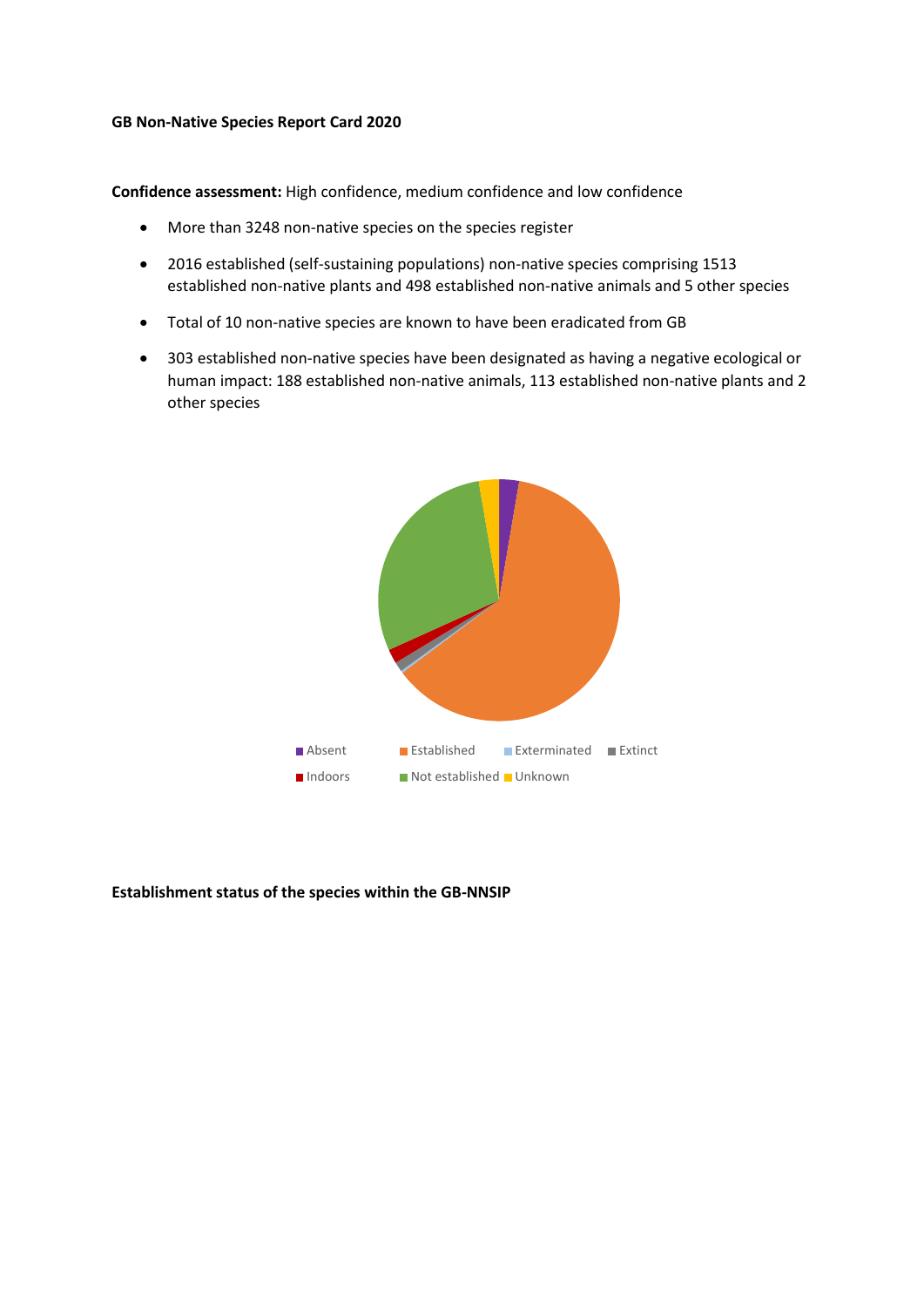

## **Number of established non-native species and the number that are designated as having a negative ecological or human impact against date of first arrival**

There has been a dramatic increase in the number of species arriving and those becoming established over the last 400 years and there is no indication of this trend slowing. Indeed since 1950 there have been 10.7 additional non-native species arriving and establishing per year in contrast to 0.9 additional non-native species arriving and establishing per year from 1600-1799. The number of established non-native species designated as having a negative ecological or human impact is also increasing with two of the new species per year causing an impact since 2000.

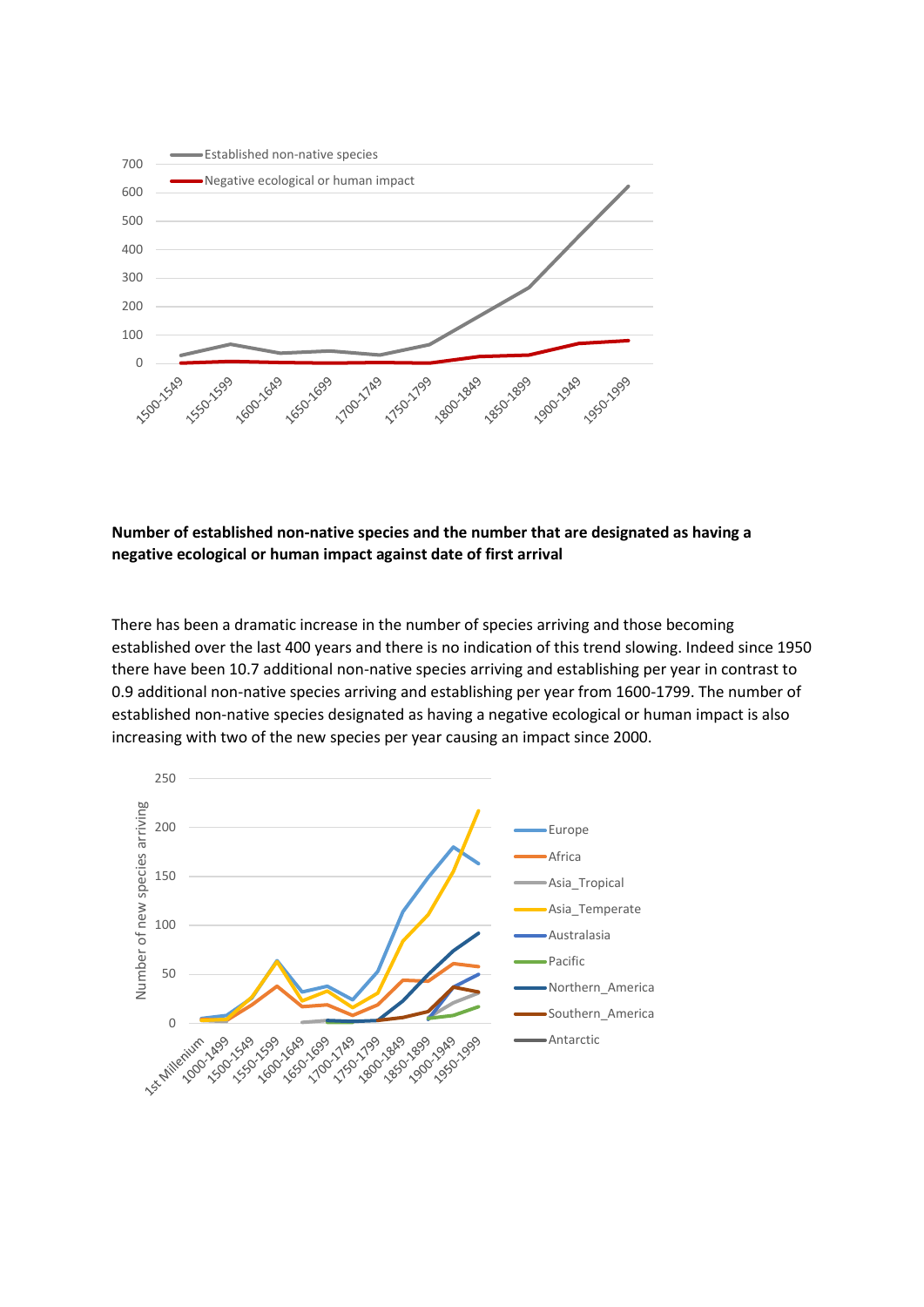**Number of established non-native species originating from different regions against date of first arrival**



Most of the non-native species that are established within GB originate from Europe. However, in recent decades the rate of new arrivals originating from Europe is slowing and temperate Asia and North America are becoming both major contributors to the non-native fauna and flora of GB.

## **Number of established non-native species arriving through different pathways against date of first arrival**

Most established non-native species in GB have arrived for ornamental purposes usually as garden plants but also for landscape planting and through the introduction of exotic animals. There has been a dramatic increase in species arriving through this pathway since 1800. There are an increasing number of non-native species for which the pathway of arrival is unknown. Many species arrive through multiple pathways. In terrestrial environments 1196 of the established non-native species arrived through ornamental introductions. The dominant pathways for non-native species in freshwater environments are both ornamental (42 species) and aquaculture (30 species). In the marine environment the arrival pathway for many non-native species is unknown but stowaways (75 species) and aquaculture (51 species) are both dominant pathways. Across all environments biocontrol, hunting or fishing and hybridisation are very minor pathways with only two, 14 and 19 species arriving and establishing through these methods respectively.

Footnote: The data compiled within this project are indicative of current knowledge collated by many recognised experts (Roy et al., 2014). However, a database such as the species register will be incomplete both because of the number of new species arriving within GB annually and the species which remain cryptic particularly for groups considered to be difficult, such as parasites. Additionally it is difficult to determine the status of some species with respect to whether they are native or nonnative, established and the impact that they may have within the invaded range. The involvement of so many experts has undoubtedly minimised the number of omissions and errors. Reference: Roy, H.E., Preston, C.D., Harrower, C.A., Rorke, S.L., Noble, D., Sewell, J., Walker, K. Marchant, J., Seeley,